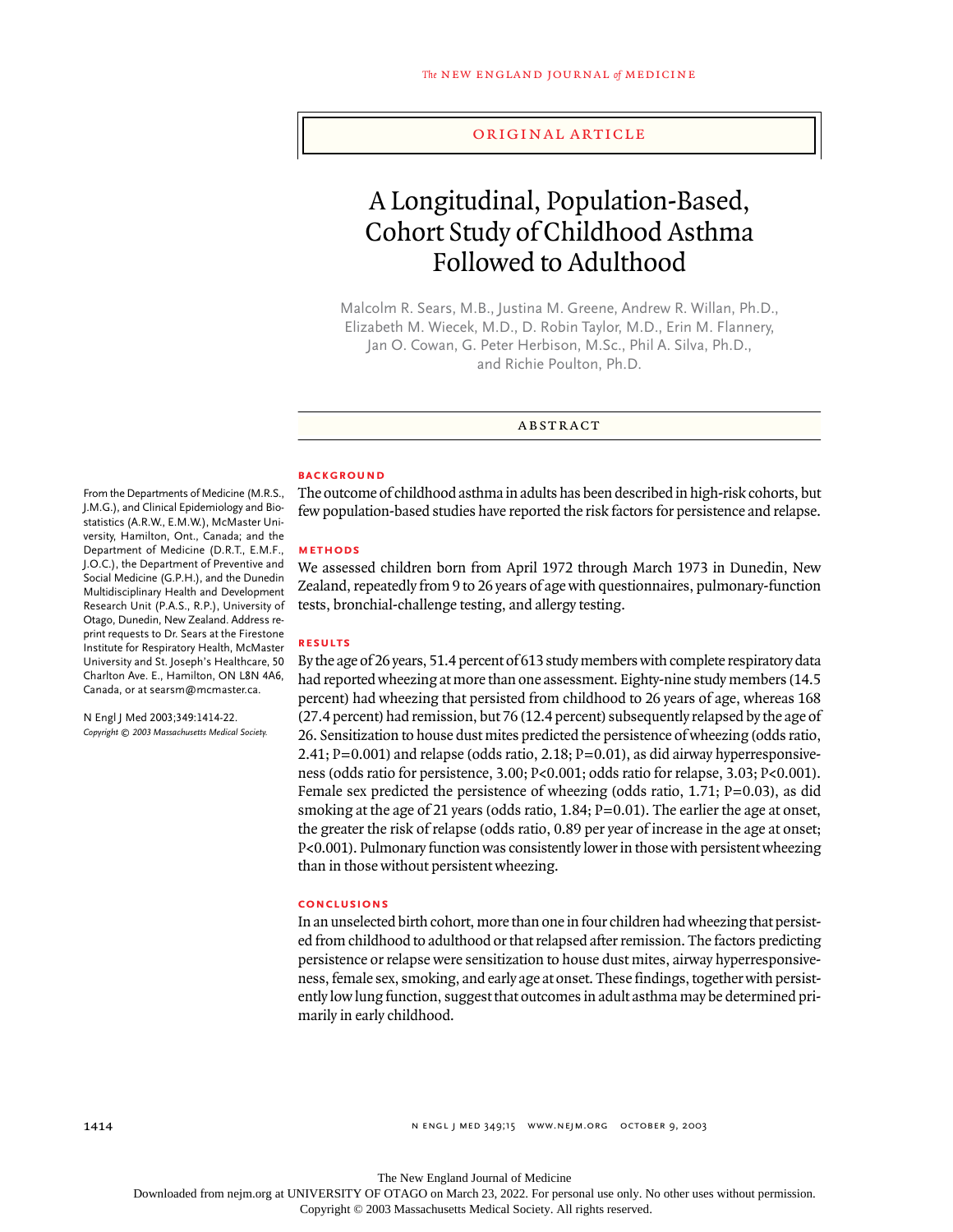he increase in the prevalence of wheezing disorders, whether or not they are labeled as asthma, could be related to an increased incidence or an increased persistence of asthma.1,2 Studies of the natural history of asthma have often focused on selected populations. However, the outcomes in children referred to university clinics<sup>3,4</sup> or selected in high-risk cohorts<sup>5</sup> may not reflect the outcomes in the general population, since the initial selection criteria may predetermine the risk factors for persistence or relapse.<sup>6</sup>  $\overline{T}$ 

Most children attending asthma specialty clinics who have been followed have had atopy, with frequent symptoms and airway hyperresponsiveness, indicating severe disease that is likely to persist. The effects of sex, age at onset, and smoking on the outcome have been uncertain in such children7,8 and in high-risk cohorts selected according to the presence of parental atopy.5,9 The few population-based epidemiologic studies of outcomes of childhood asthma differ in the frequency of assessment, cohortretention rates, and the use of quantitative measurements.10-13 In particular, repeated lung-function measurements have been reported infrequently.14-16 We report outcomes in an unselected, populationbased birth cohort of over 1000 New Zealand children followed to adulthood.

## methods

### **study members**

The Dunedin Multidisciplinary Health and Development Study is a longitudinal investigation of health and behavior in a complete birth cohort.17-21 The study members were born in Dunedin, New Zealand, between April 1972 and March 1973. Of 1139 children born during that period and residing in the province of Otago, New Zealand, at the age of three years, 1037 (91 percent, 52 percent of whom were boys) participated in the first follow-up assessment at three years of age. The cohort families represented the full range of socioeconomic status in New Zealand's South Island and were primarily of European extraction.

The children were seen every 2 years between 3 and 15 years of age and then were seen at 18, 21, and 26 years. Respiratory questionnaires were completed and lung-function measurements were performed at the ages of 9, 11, 13, 15, 18, 21, and 26 years; airway hyperresponsiveness to methacholine was determined at the ages of 9, 11, 13, 15, and 21

years; atopy was determined at 11 years (IgE levels only), 13 years (skin tests only), and 21 years (IgE levels and skin tests); and responsiveness to a bronchodilator was determined at 18 and 26 years.

The research ethics committee of the Otago Hospital Board approved each assessment. The participants gave written informed consent from the age of 18 years; before that age, a parent or guardian gave written informed consent, and the child gave oral assent.

## **follow-up**

For accurate classification of remission, relapse, or persistence of asthma, study members who completely missed any assessment were excluded from the analysis. For an assessment to be included, at least a respiratory questionnaire had to be completed. The characteristics of the study members who were included were compared with the characteristics of those not included. The outcome characteristics of those included and all study members participating at the age of 26 years were also compared.

# **questionnaires**

When the child was nine years old, the accompanying adult (usually the mother) answered detailed questions about the child's symptoms and illnesses, providing a retrospective history of respiratory events between birth and the age of nine, including frequency, severity, trigger factors, and treatment (specifically, the use of bronchodilator and corticosteroid medications).<sup>19</sup> Subsequently, similar questions were answered by the study member. From the age of 18 years, the study member completed the self-administered questionnaire used in the European Community Respiratory Health Study22 and questions from the American Thoracic Society questionnaire23 before answering the interviewer-administered questionnaire.

# **skin tests**

Skin-prick testing was performed at the ages of 13 years (714 participants) and 21 years (885 participants) to determine sensitivity to house dust mites (*Dermatophagoides pteronyssinus*) (Bencard), grass, cat dander, dog dander, horse dander, kapok, wool, *Aspergillus fumigatus,* alternaria, penicillium, and cladosporium (Hollister–Stier).20 The positive and negative controls were 0.1 percent histamine and diluent, respectively. The response was measured as the mean diameter of the resulting wheal.

The New England Journal of Medicine

Downloaded from nejm.org at UNIVERSITY OF OTAGO on March 23, 2022. For personal use only. No other uses without permission.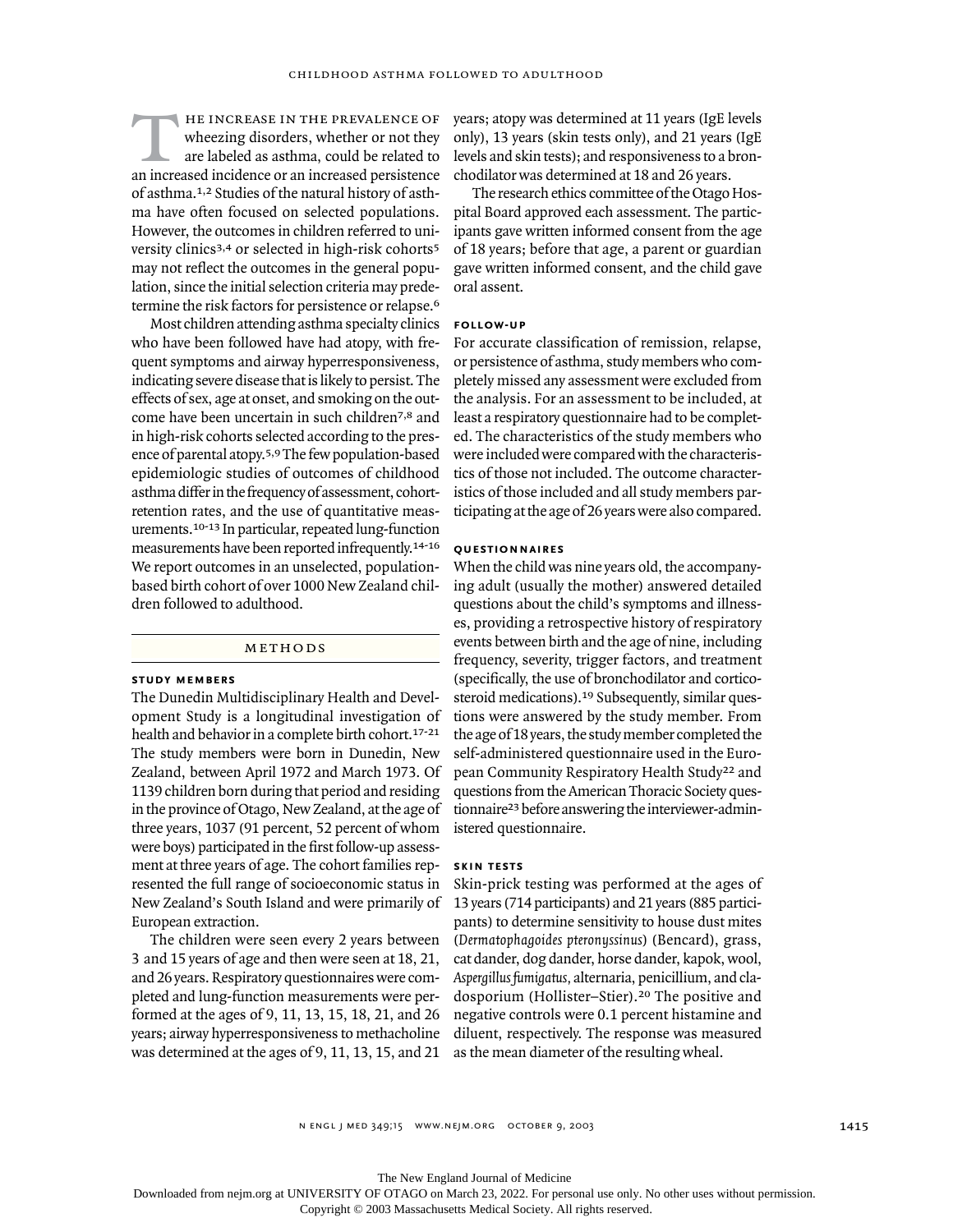#### **lung-function tests**

Three measurements of forced vital capacity (FVC) and forced expiratory volume in one second (FEV<sub>1</sub>), obtained in the absence of recent use (within six hours) of a bronchodilator, were recorded on a Godart water-sealed spirometer at the ages of 9, 11, 13, 15 and 21 years (when methacholine challenges were also performed), a Morgan rolling-seal spirometer at the age of 18 years, and a SensorMedics body plethysmograph at the age of 26 years. The instruments were calibrated daily with a 3-liter syringe. The measurements were made between 1 p.m. and 4 p.m. The predicted values at 26 years of age were based on a study of New Zealand adults.<sup>24</sup>

#### **airway responsiveness**

Methacholine challenge was performed in all consenting study members at the ages of 9, 11, 13, 15, and 21 years with the use of an abbreviated validated protocol<sup>21</sup> modified from that of Chai et al.<sup>25</sup> Challenge was not performed in those with airflow obstruction (FEV<sub>1</sub> of less than 75 percent of the FVC at 9 and 11 years of age and of less than 70 percent of the FVC at older ages), but spirometry was repeated 10 minutes after they had inhaled nebulized albuterol (5 mg per milliliter) for 2 minutes. At 18 and 26 years of age, bronchodilator responsiveness was determined in all consenting study members.

# **definitions**

Figure 1 illustrates the definitions of different patterns of wheezing. All wheezing, irrespective of causal factors, was included except for wheezing occurring only once or twice annually and lasting less than one hour. Wheezing reported at every as-

sessment after its first mention was classified as persistent wheezing. Remission was defined as the absence of wheezing after wheezing had been reported at two or more successive prior assessments. Relapse was recorded if wheezing was reported at two or more successive assessments, then was absent at one or more successive assessments, and then was reported at all subsequent assessments. Intermittent wheezing was characterized by the presence of symptoms at some assessments but not others and not at two consecutive assessments and not fitting the patterns described above. Wheezing reported at one assessment only was classified as transient wheezing.

Airway hyperresponsiveness was defined by a value for methacholine  $PC_{20}$  (the concentration of methacholine causing a 20 percent decrease in the  $FEV<sub>1</sub>$ ) of 8 mg per milliliter or less or an increase in the FEV<sub>1</sub> of at least 10 percent from base line in response to a bronchodilator. Atopy was defined by a wheal diameter at least 2 mm greater than that of the wheal produced by the diluent control.

## **statistical analysis**

The data were analyzed with SAS software. The characteristics of the study members and the prevalences of persistence, remission, and relapse were described with summary statistics. Logistic regression was used to estimate unadjusted and adjusted odds ratios, significance levels, and confidence intervals for factors associated with persistence or relapse. Trends and differences between outcome groups in mean measures of pulmonary function were assessed with generalized estimating equations incorporating the repeated nature of these data.

|          | Age at Assessment (yr) |    |    | Classification |    |                                                                                                                         |
|----------|------------------------|----|----|----------------|----|-------------------------------------------------------------------------------------------------------------------------|
| ٩<br>ו ו | 13                     | 15 | 18 | 21             | 26 |                                                                                                                         |
|          |                        |    |    |                |    | Persistent wheezing from 9 years of age                                                                                 |
|          |                        |    |    |                |    | Persistent wheezing from onset                                                                                          |
|          |                        |    |    |                |    | Remission                                                                                                               |
|          |                        |    |    |                |    | Relapse                                                                                                                 |
|          |                        |    |    |                |    | Intermittent wheezing                                                                                                   |
|          |                        |    |    |                |    | Transient wheezing                                                                                                      |
|          |                        |    |    |                |    | No wheezing ever                                                                                                        |
|          |                        |    |    |                |    | Figure 1. Patterns of Wheezing (Shaded Bars) in Childhood Reported by Study Members or Their Parents, Illustrating Def- |

The New England Journal of Medicine

Downloaded from nejm.org at UNIVERSITY OF OTAGO on March 23, 2022. For personal use only. No other uses without permission.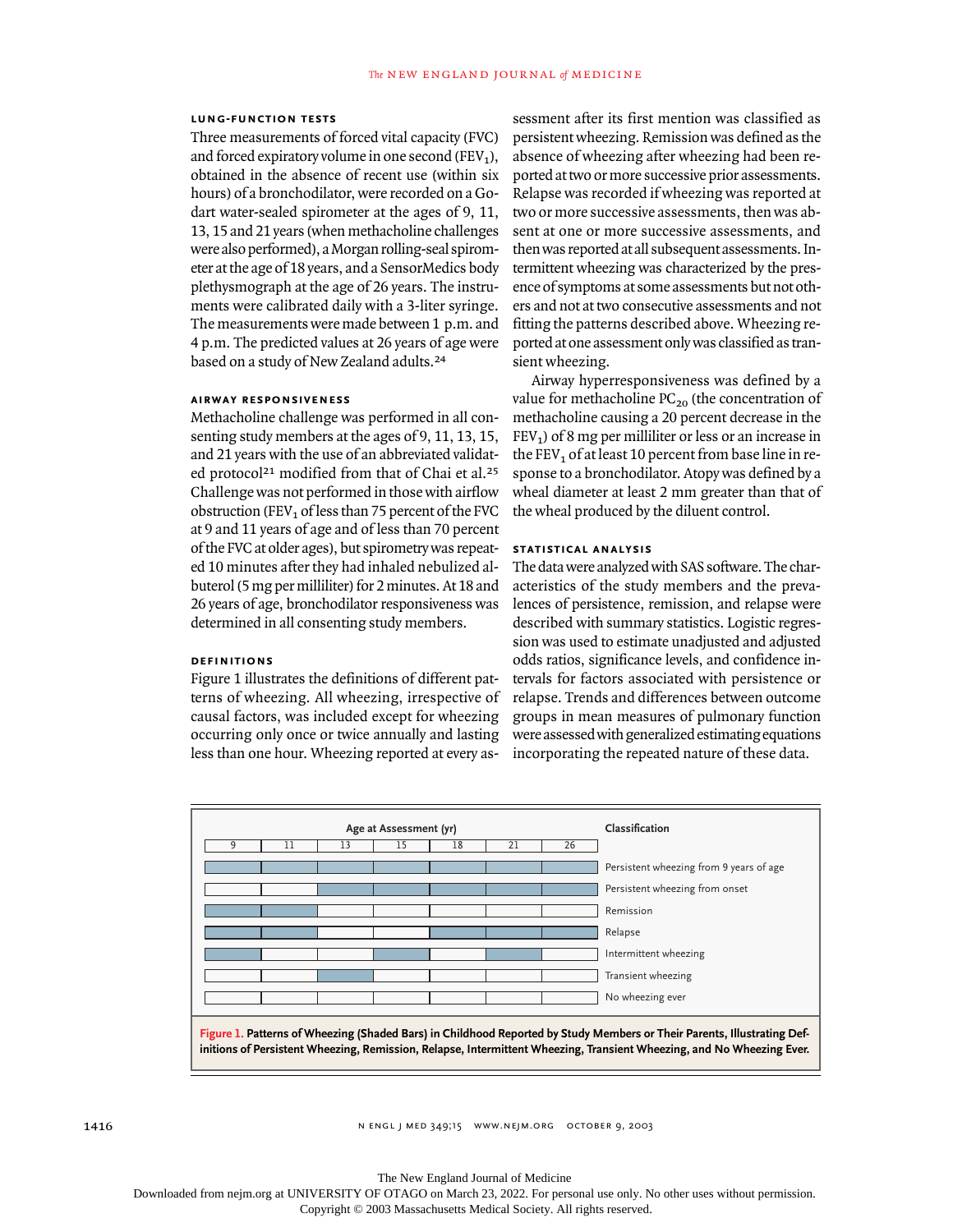# results

# **study sample**

At the age of 9 years, 815 study members (78.6 percent of the cohort of 1037) completed respiratory questionnaires, as did 802 (77.3 percent) at 11 years, 735 (70.9 percent) at 13 years, 972 (93.7 percent) at 15 years, 868 (83.7 percent) at 18 years, 957 (92.3 percent) at 21 years, and 954 (92.0 percent) at 26 years. Because of the reduced numbers at 11 and 13 years, only 613 study members (59.1 percent of the total, of whom 317 were male) provided respiratory data at every assessment. These 613 make up the sample for the analysis of persistence, remission, and relapse of wheezing, since those with missing data cannot be accurately classified.

## **representativeness of the sample**

There were no significant differences in sex ratio, family history of asthma and hay fever, symptoms, proportion with atopy, lung-function measurements, or prevalence of airway hyperresponsiveness between the 613 study members with complete respiratory data and the original cohort of 1037, or between the 613 study members and all study members undergoing these investigations at particular ages. As compared with those not attending every assessment, the 613 were more likely to report current asthma or wheezing at 9 years and were more likely to be sensitive to house dust mites or to any allergen at 13 and 21 years. However, they were not more likely to have airway hyperresponsiveness at 9 years and were less likely to have airway hyperresponsiveness at 21 years (Table 1). At 26 years, there were no significant differences in the prevalences of asthma, wheezing, asthma treatment, or smoking or in lung-function measurements between those seen at every assessment and those not seen at every assessment (Table 1). Hence, the 613 with complete outcome data are generally representative of the base cohort.

#### **persistence of wheezing**

Of the study members, 72.6 percent had reported wheezing during at least one assessment by the age of 26 years, and 51.4 percent had reported such wheezing at more than one assessment. At this age, 26.9 percent of the study members were currently wheezing. In 14.5 percent, wheezing had persisted from onset, whereas 12.4 percent had had a remission followed by a relapse by the age of 26 years (Table 2). Another 15.0 percent remained in remission, 9.5 percent had intermittent symptoms, and 21.2 percent had reported symptoms at only one assessment.

# **transient wheezing**

Wheezing at only one assessment (transient wheezing) was reported by 130 of the 613 study members (21.2 percent) (Table 2), including 28 (4.6 percent) who reported wheezing only at the age of 26 years. As compared with the group of study members who never reported wheezing, the group with transient wheezing had a significantly higher prevalence of atopy for house dust mites at the age of 13 years  $(23.3$  percent vs. 12.7 percent,  $P=0.02$ ), and nonsignificant trends toward an increased prevalence of atopy at 21 years of age and toward smoking.

## **relation of persistence and remissionto risk factors**

Table 3 shows the relations between outcomes at the age of 26 years and atopy, airway hyperresponsiveness, parental and personal smoking, birth order, and whether the study member had been breastfed. At the age of 26 years, study members with persistent or relapsing wheezing had higher prevalences of sensitivity to house dust mites (P<0.001) and cat allergen (P<0.001) and of airway hyperresponsiveness (P<0.001) and lower lung-function measurements (P<0.001) than those whose wheezing did not persist or relapse.

Table 4 shows the odds ratios for persistence and relapse of wheezing according to univariate and multivariate models. The highest odds ratios associated with either persistence or relapse were for airway hyperresponsiveness (determined as either a value for methacholine  $PC_{20}$  that was less than 8 mg per milliliter or an increase in the value for  $FEV<sub>1</sub>$  of more than 10 percent from base line in response to a bronchodilator) between the ages of 9 and 21 years and for a positive skin test for house dust mites at the age of 13 years. Female sex and smoking also predicted persistence, whereas an early age at onset predicted relapse. Other factors that were significant in the univariate analysis were not independently significant in multivariate analyses.

Throughout childhood and into adulthood, study members with persistent wheezing had consistently lower lung-function measurements, expressed as the ratio of  $FEV<sub>1</sub>$  to FVC, than study members who never reported wheezing (Fig. 2). The slopes of change in the  $FEV_1:FVC$  ratio over time from the ages of 9 to 26 years in any outcome category for ei-

n engl j med 349;15 www.nejm.org october 9, 2003

The New England Journal of Medicine

Downloaded from nejm.org at UNIVERSITY OF OTAGO on March 23, 2022. For personal use only. No other uses without permission.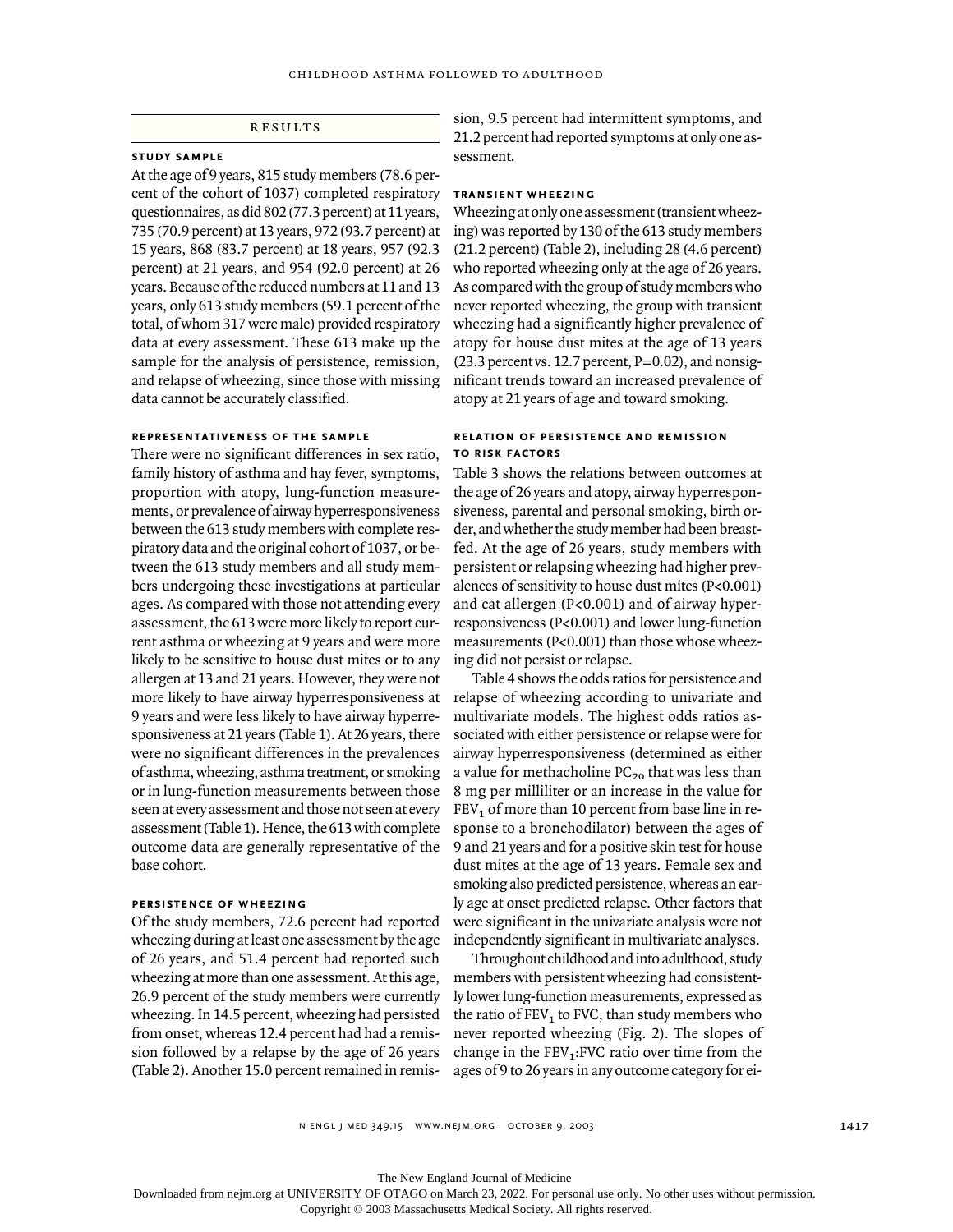**Table 1. Characteristics of the 613 Study Members Who Provided Respiratory Data at All Assessments from 9 to 26 Years of Age, as Compared with the Characteristics of Those Not Providing Data at All Assessments.\***

| Characteristic;                                     | Prevalence in<br>613 Study Members<br>Seen at All<br><b>Assessments</b> | Prevalence in<br><b>Study Members</b><br>Not Seen at All<br><b>Assessments</b> | <b>Study Members</b><br>Included in Comparison |  |
|-----------------------------------------------------|-------------------------------------------------------------------------|--------------------------------------------------------------------------------|------------------------------------------------|--|
|                                                     | % (no. of study members with data)                                      |                                                                                |                                                |  |
| Male sex                                            | 51.7(613)                                                               | 51.4 (424)                                                                     | Full cohort                                    |  |
| Maternal asthma                                     | 9.0(589)                                                                | 5.9 (271)                                                                      | Seen at 7 yr                                   |  |
| Paternal asthma                                     | 9.1(583)                                                                | $9.0$ $(266)$                                                                  | Seen at 7 yr                                   |  |
| Maternal hay fever                                  | 21.8 (588)                                                              | 16.9 (272)                                                                     | Seen at 7 yr                                   |  |
| Paternal hay fever                                  | 12.6(581)                                                               | $11.7$ (265)                                                                   | Seen at 7 yr                                   |  |
| Asthma at 9 yr                                      | 9.0(613)                                                                | 3.5 (202) $\ddagger$                                                           | Seen at 9 yr                                   |  |
| Wheezing at 9 yr                                    | 21.7(613)                                                               | 14.4(202)                                                                      | Seen at 9 yr                                   |  |
| Atopy at 13 yr (any skin-test wheal ≥2 mm)          | 46.9 (597)                                                              | 33.3 $(117)$                                                                   | Skin-tested at 13 yr                           |  |
| Positive for house-dust-mite allergen<br>at $13$ yr | 31.3 (597)                                                              | 22.2 (117) $\ddagger$                                                          | Skin-tested at 13 yr                           |  |
| Positive for house-dust-mite allergen<br>at 21 yr   | 58.6 (577)                                                              | 49.7 (308)士                                                                    | Skin-tested at 21 yr                           |  |
| $PC_{20} \leq 8$ mg/ml at 9 yr                      | 15.6(578)                                                               | 11.0(191)                                                                      | Methacholine-challenged at 9 yr                |  |
| $PC_{20} \leq 8$ mg/ml at 21 yr                     | 6.5(543)                                                                | $10.3(301)$ :                                                                  | Methacholine-challenged at 21 yr               |  |
| Asthma at 26 yr                                     | 20.7(613)                                                               | 16.4(367)                                                                      | Seen at 26 yr                                  |  |
| Wheezing at 26 yr                                   | 36.1 (613)                                                              | 37.6 (359)                                                                     | Seen at 26 yr                                  |  |
| Asthma treatment at 26 yr                           | 17.8(612)                                                               | 13.2(348)                                                                      | Seen at 26 yr                                  |  |
| Smoking at 26 yr                                    | 33.8 (612)                                                              | 40.5 (348)                                                                     | Seen at 26 yr                                  |  |
| FEV <sub>1</sub> at 26 yr (% of predicted)          | 101.5(597)                                                              | 101.1(335)                                                                     | Spirometry at 26 yr                            |  |
| FEV <sub>1</sub> : FVC at 26 yr (%)                 | 82.0 (597)                                                              | 82.7 (335)                                                                     | Spirometry at 26 yr                            |  |

\* Study members are described as "seen" if they attended the assessment and provided respiratory data.

 $\uparrow$  PC<sub>20</sub> denotes the concentration of methacholine causing a 20 percent decrease in forced expiratory volume in one second (FEV<sub>1</sub>), and FVC denotes forced vital capacity.

<sup>‡</sup> P<0.05. § P<0.01.

| Table 2. Outcomes at Age 26 Years among 613 Study Members Who Provided Respiratory Data at Every Assessment,<br>According to Sex. |                                           |                                               |                    |
|-----------------------------------------------------------------------------------------------------------------------------------|-------------------------------------------|-----------------------------------------------|--------------------|
| Outcome                                                                                                                           | Male<br><b>Study Members</b><br>$(N=317)$ | Female<br><b>Study Members</b><br>$(N = 296)$ | Total<br>$(N=613)$ |
|                                                                                                                                   |                                           | % (no. of study members)                      |                    |
| Persistent wheezing (from onset to 26 yr)                                                                                         | 12.6(40)                                  | 16.6(49)                                      | 14.5(89)           |
| Relapse (wheezing stopped then recurred)                                                                                          | 12.9(41)                                  | 11.8(35)                                      | 12.4 (76)          |
| In remission (free of wheezing at 26 yr)                                                                                          | 15.5(49)                                  | 14.5(43)                                      | 15.0(92)           |
| Intermittent wheezing                                                                                                             | 9.5(30)                                   | 9.5(28)                                       | 9.5(58)            |
| Transient wheezing (reported at only one assessment)                                                                              | 19.9(63)                                  | 22.6(67)                                      | 21.2(130)          |
| Wheezing never reported                                                                                                           | 29.7 (94)                                 | 25.0 (74)                                     | 27.4 (168)         |

The New England Journal of Medicine

Downloaded from nejm.org at UNIVERSITY OF OTAGO on March 23, 2022. For personal use only. No other uses without permission. Copyright © 2003 Massachusetts Medical Society. All rights reserved.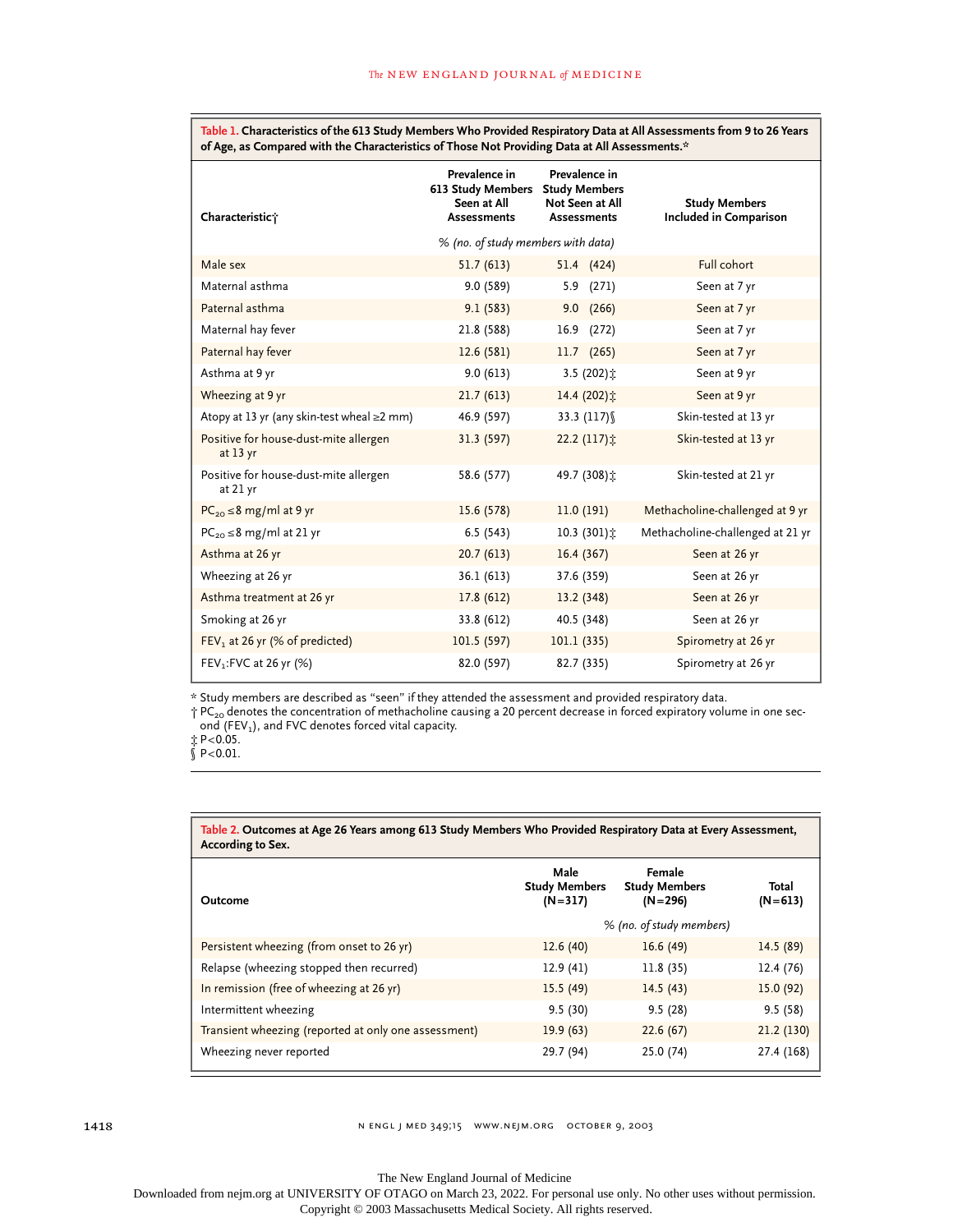| Table 3. Characteristics of Study Members with Different Patterns of Wheezing.* |                          |           |            |                                                                       |             |                  |                                 |
|---------------------------------------------------------------------------------|--------------------------|-----------|------------|-----------------------------------------------------------------------|-------------|------------------|---------------------------------|
| Characteristic                                                                  | <b>Wheezing Pattern</b>  |           |            |                                                                       |             | P for Trend;     |                                 |
|                                                                                 | Persistent<br>from Onset | Relapse   |            | Remission Intermittent<br>percent (number of study members with data) | Transient   | Never<br>Wheezed |                                 |
| Male sex                                                                        | 44.9 (89)                | 53.9 (76) | 53.3 (92)  | 51.7(58)                                                              | 48.5 (130)  | 56.0 (168)       |                                 |
| Smoking at 18 yr                                                                | 40.5 (89)                | 35.5 (76) | 31.5 (92)  | 37.9 (58)                                                             | 30.8 (130)  | 14.9 (168)       |                                 |
| Smoking at 26 yr                                                                | 46.1(89)                 | 43.4 (76) | 35.9 (92)  | 43.1(58)                                                              | 32.3 (130)  | 19.6 (168)       | $\hspace{0.1mm}-\hspace{0.1mm}$ |
| Father smoked when study member was a child                                     | 39.8 (88)                | 56.6 (76) | 54.4 (92)  | 62.1(58)                                                              | 50.0 (130)  | 44.1 (168)       |                                 |
| Mother smoked when study member was a child                                     | 37.1 (89)                | 40.8 (76) | 46.7 (92)  | 50.0(58)                                                              | 36.9 (130)  | 38.7(168)        |                                 |
| Positive skin test for house-dust-mite allergen<br>at $13$ yr                   | 55.7 (88)                | 54.9 (71) | 35.6 (87)  | 30.4(56)                                                              | 23.3 (129)  | 12.7(166)        | < 0.001                         |
| Positive skin test for cat allergen at 13 yr                                    | 28.4 (88)                | 26.8(71)  | 21.8(87)   | 14.3(56)                                                              | 7.8(129)    | 4.2(166)         | < 0.001                         |
| Positive skin test for house-dust-mite allergen<br>at 21 yr                     | 77.5 (80)                | 73.9 (69) | 64.8 (88)  | 55.6 (54)                                                             | 54.8 (124)  | 43.2 (162)       | < 0.001                         |
| Positive skin test for cat allergen at 21 yr                                    | 53.8 (80)                | 47.8 (69) | 35.2 (88)  | 24.1(54)                                                              | 18.6(124)   | 11.7(162)        | < 0.001                         |
| $PC_{20} \leq 8$ mg/ml or BDR $\geq$ 10% at 9 yr                                | 42.5 (87)                | 43.1 (72) | 23.9 (92)  | 15.5 (58)                                                             | 5.6(126)    | 3.6(165)         | < 0.001                         |
| $PC_{20} \leq 8$ mg/ml or BDR $\geq 10\%$ at any assessment<br>from $9-21$ yr   | 52.8 (89)                | 56.6 (76) | 31.5(92)   | 27.6(58)                                                              | 8.6(128)    | 7.2(167)         | < 0.001                         |
| FEV <sub>1</sub> at 26 yr (% of predicted)                                      | 96.6 (85)                | 95.7 (76) | 100.6 (89) | 103.7 (58)                                                            | 102.5 (126) | 105.6 (161)      | < 0.001                         |
| FEV <sub>1</sub> : FVC at 26 yr (%) ::                                          | 78.0 (86)                | 79.1 (76) | 83.1 (89)  | 82.2(58)                                                              | 83.4 (126)  | 83.7(162)        | < 0.001                         |
| Firstborn                                                                       | 41.6 (89)                | 32.9 (76) | 32.6 (92)  | 34.5 (58)                                                             | 36.2 (130)  | 43.5 (168)       |                                 |
| Breast-fed $\geq$ 4 wk                                                          | 57.3 (89)                | 52.6 (76) | 59.8 (92)  | 37.9(58)                                                              | 49.2 (130)  | 51.2(168)        |                                 |

 $*$  PC<sub>20</sub> denotes the concentration of methacholine causing a 20 percent decrease in the forced expiratory volume in one second (FEV<sub>1</sub>), BDR the response of  $FEV<sub>1</sub>$  to a bronchodilator (increase from base line), and FVC the forced vital capacity.

† The trend is across categories of frequency from persistent from onset to never wheezed.

 $\ddagger$  FEV<sub>1</sub> (% of predicted) was based on a prediction formula from a New Zealand population<sup>24</sup> and was measured without the use of a bronchodilator.

ther sex were not significantly different from those for study members who never reported wheezing. When generalized estimating equations incorporating the repeated nature of the data in the analysis were used, the mean  $FEV<sub>1</sub>:FVC$  ratio for male study members with persistent wheezing was 6.8 percent less than the mean for male study members who never reported wheezing (P<0.001); for male study members who had a relapse, the difference was –6.5 percent (P<0.001). The differences in the mean  $FEV<sub>1</sub>:FVC$  ratio between those with remission, intermittent wheezing, or transient wheezing and those who never reported wheezing were nonsignificant (–0.8 percent, –1.9 percent, and –1.1 percent, respectively). Among female study members, the differences in the  $FEV<sub>1</sub>:FVC$  ratio, as compared with those who never reported wheezing, were –4.7 percent for persistent wheezing (P<0.001), –2.7 percent for relapse  $(P=0.003)$ ,  $-2.3$  percent for remission  $(P=0.022)$ ,  $-1.8$  percent for intermittent wheezing, and –0.1 percent for transient wheezing.

The lung-function measurements in study mem-

bers with persistent wheezing who reported having used inhaled corticosteroids at any time were substantially lower at all ages and for both sexes than they were in those with persistent wheezing who had never used inhaled corticosteroids; the mean difference in the  $FEV_1:FVC$  ratio was  $-7.2$  percent in male study members and –8.2 percent in female study members. Similarly, in the group with persistent wheezing, lung-function measurements were lower in study members who had airway hyperresponsiveness on three or more occasions than in those who had hyperresponsiveness less often (mean difference,  $-7.4$  percent for male and female study members combined).

#### discussion

Our study of an unselected, population-based birth cohort with the use of seven respiratory assessments from childhood into adulthood provides insights into the risk factors for the persistence and relapse of childhood asthma and for pulmonary-function

The New England Journal of Medicine

Downloaded from nejm.org at UNIVERSITY OF OTAGO on March 23, 2022. For personal use only. No other uses without permission.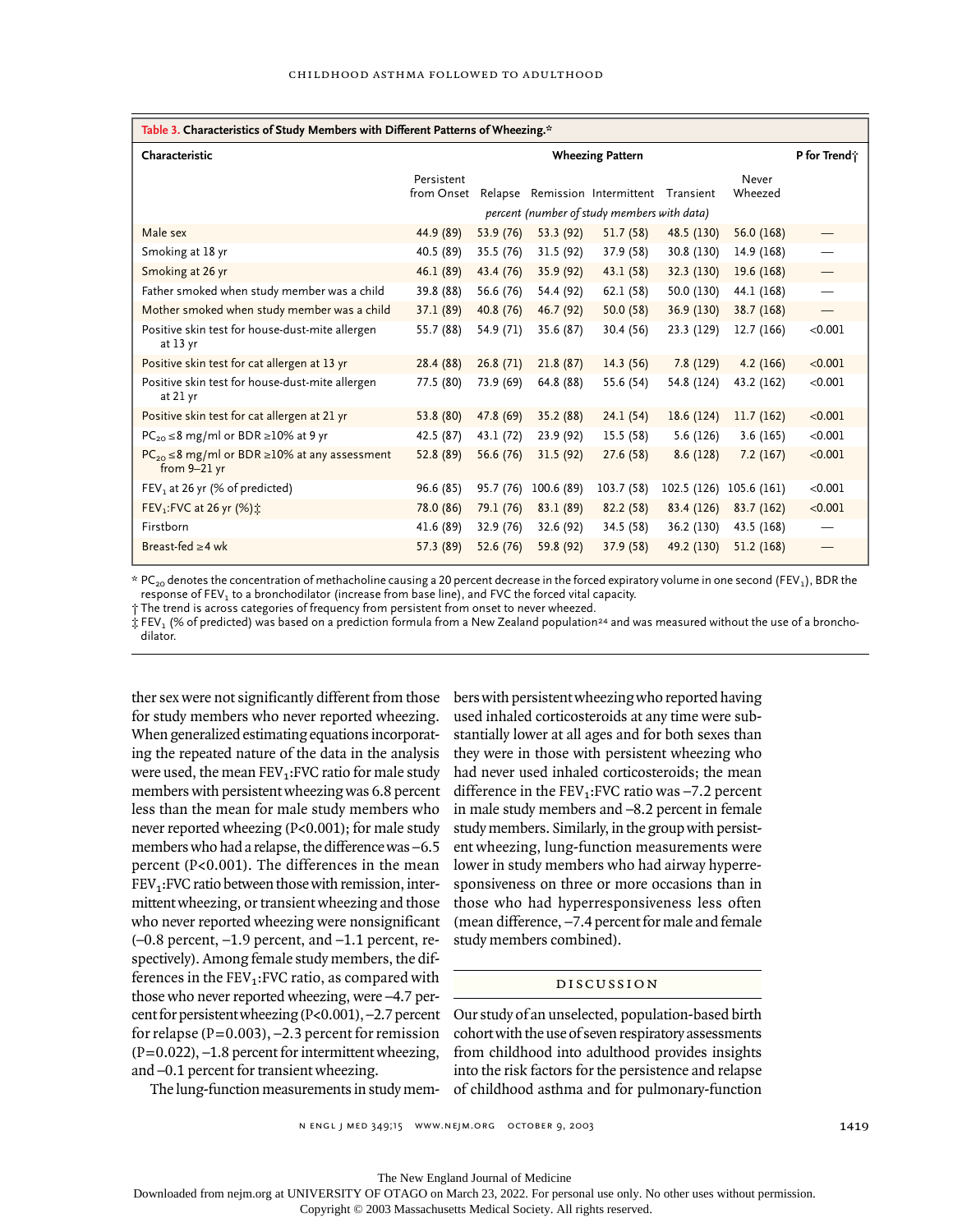| by the Age of 26 Years.*                                                  |                     |         |                      |         |  |  |  |  |
|---------------------------------------------------------------------------|---------------------|---------|----------------------|---------|--|--|--|--|
| Model                                                                     | Persistence         |         | Relapse              |         |  |  |  |  |
|                                                                           | OR (95% CI)         | P Value | OR (95% CI)          | P Value |  |  |  |  |
| Univariate                                                                |                     |         |                      |         |  |  |  |  |
| $PC_{20}$ or BDR at 9 yr                                                  | $4.32(2.64 - 7.06)$ | < 0.001 | $6.82(3.89 - 11.95)$ | < 0.001 |  |  |  |  |
| $PC_{20} \leq 8$ mg/ml at any assessment from 9-15 yr                     | 4.24 (2.64-6.79)    | < 0.001 | $6.93(4.07 - 11.77)$ | < 0.001 |  |  |  |  |
| $PC_{20} \leq 8$ mg/ml or BDR at any assessment to 21 yr                  | $4.13(2.59 - 6.59)$ | < 0.001 | $7.22(4.29 - 12.17)$ | < 0.001 |  |  |  |  |
| Positive skin test for house-dust-mite allergen at 13 yr                  | $3.38(2.12 - 5.37)$ | < 0.001 | 4.17 (2.49-7.01)     | < 0.001 |  |  |  |  |
| Positive skin test for cat allergen at 13 yr                              | $2.81(1.65-4.79)$   | < 0.001 | $3.27(1.78 - 6.03)$  | < 0.001 |  |  |  |  |
| Smoking at 21 yr                                                          | $2.05(1.30-3.24)$   | 0.002   | $1.84(1.11-3.04)$    | 0.02    |  |  |  |  |
| Father smoked when study member was a child                               | $0.63$ (0.40-1.00)  | 0.05    | $1.29(0.79 - 2.11)$  | 0.31    |  |  |  |  |
| Mother smoked when study member was a child                               | $0.84(0.53 - 1.37)$ | 0.46    | $0.98(0.60 - 1.61)$  | 0.93    |  |  |  |  |
| Family history of wheezing                                                | $1.44(0.92 - 2.27)$ | 0.11    | $1.59(0.98 - 2.60)$  | 0.06    |  |  |  |  |
| Age at onset of wheezing?                                                 | $0.97(0.94 - 1.01)$ | 0.11    | $0.87(0.83 - 0.91)$  | < 0.001 |  |  |  |  |
| Female sex                                                                | $1.37(0.87 - 2.16)$ | 0.17    | $0.95(0.58 - 1.55)$  | 0.84    |  |  |  |  |
| Multivariate (significant factors only)                                   |                     |         |                      |         |  |  |  |  |
| $PC_{20} \leq 8$ mg/ml or BDR > 10% at any assessment from<br>$9 - 21$ yr | $3.00(1.71 - 5.26)$ | < 0.001 | $3.03(1.65 - 5.55)$  | < 0.001 |  |  |  |  |
| Positive skin test for house-dust-mite allergen at 13 yr                  | 2.41 (1.42-4.09)    | 0.001   | $2.18(1.18 - 4.00)$  | 0.01    |  |  |  |  |
| Female sex                                                                | $1.71(1.04 - 2.82)$ | 0.03    |                      |         |  |  |  |  |
| Smoking at 21 yr                                                          | $1.84(1.13-3.00)$   | 0.01    |                      |         |  |  |  |  |
| Age at onset of wheezing?                                                 |                     |         | $0.89(0.85 - 0.94)$  | < 0.001 |  |  |  |  |

**Table 4. Odds Ratios for Factors Predicting Persistence of Wheezing from Onset to the Age of 26 Years or Relapse,** 

\* The odds ratio (OR) for persistence of wheezing is for the comparison with all other study members except those who never reported wheezing. The OR for relapse is for the comparison with all other study members except those with persistent wheezing and those who never reported wheezing. CI denotes confidence interval,  $PC_{20}$  the concentration of methacholine causing a 20 percent decrease in the forced expiratory volume in one second (FEV<sub>1</sub>), and BDR the response of the  $FEV<sub>1</sub>$  to a bronchodilator (increase from base line).

† The OR was calculated for persistence or relapse per year of increase in the age at onset (i.e., a later age at onset was protective).

outcomes. There were significant differences in the prevalences of childhood asthma, wheezing, and atopy between the 613 study members for whom respiratory data were available at all assessments (59.1 percent) and those for whom respiratory data were not available at all assessments, but there were no differences in outcome characteristics at the final assessment, at the age of 26 years. Because our multidisciplinary study evaluated many aspects of health and development other than asthma and allergy, this approach reduced the likelihood that the decision to return for each assessment was biased by the presence of these conditions, thus increasing generalizability.

Wheezing was common in this cohort, reported at some time by 72.6 percent of the 613 study members. This high cumulative prevalence, which may be slightly biased upward for reasons noted above, includes the 21.2 percent of study members who reported wheezing at only one assessment. The latter group differed from those who never reported wheezing in having almost double the prevalence of atopy to house dust mites, and therefore this group could not be ignored. We have previously compared the responses of 946 study members assessed at the age of 21 years with those of 991 subjects 20 to 22 years old who were enrolled in the cross-sectional European Community Respiratory Health Survey, performed elsewhere in New Zealand. This comparison showed no significant or systematic differences in the prevalence of reported wheezing in the previous 12 months, waking with chest symptoms, attacks of asthma, and use of asthma medication,<sup>26</sup> thus providing evidence that our high prevalence rates are not biased by the longitudinal design. In a birth cohort from the United Kingdom, 43 percent of the cohort members reported wheezing by the age of 33 years,<sup>12</sup> a result suggesting, as does our study, that wheezing is very common but is often mild and transient.

The New England Journal of Medicine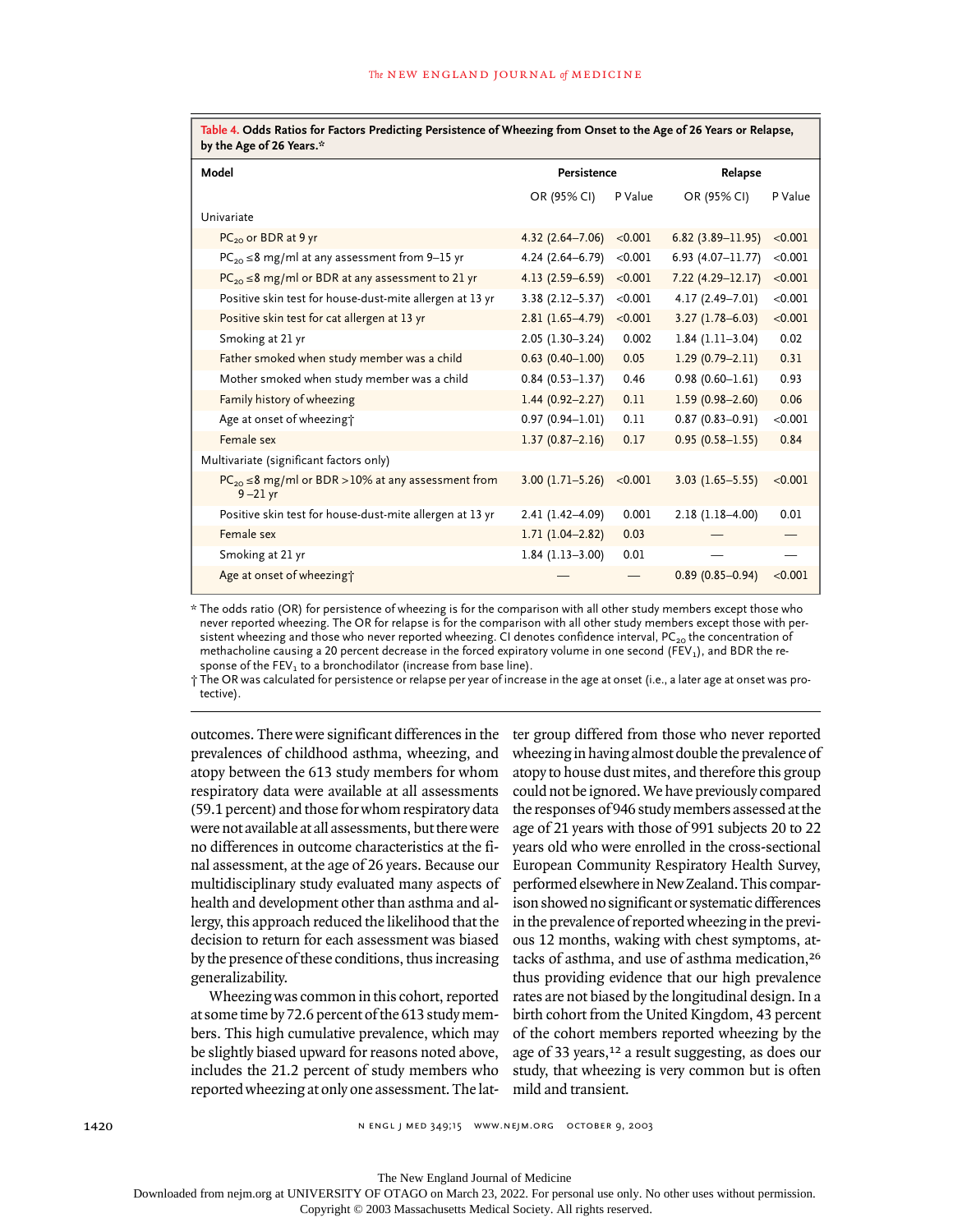

As young adults, 26.9 percent of our cohort had continuing symptoms of asthma; 14.5 percent had persistent wheezing from onset with no remission, and 12.4 percent had relapsed after remission. These study members represent over one third of the 72.6 percent who reported ever wheezing, a result consistent with Australian studies in Tasmania<sup>10</sup> and Melbourne,<sup>13</sup> in which two thirds of subjects with asthma "outgrew" their disease.<sup>6</sup>

An early age at onset was a risk factor for relapse. The odds ratio of 0.89 indicates the protective effect per year of increase in the age at onset. According to this model, the risk for children with a 10-year-later age at onset was 0.8910, or 0.31 — that is, a 10-yearlater age at onset reduced the risk of relapse by 69 percent.

Assessing outcomes relatively early in adult life may overestimate the number of remissions and underestimate the number of relapses, because symptoms may recur later. In a study in Tucson, Arizona, remission was most likely in adolescence and was uncommon in adulthood.27 Another limitation of our study is that histories of wheezing in early childhood were obtained when the children were already nine years old. Our study therefore indicates the likelihood of persistence or relapse among children whose mothers recalled that they wheezed in early childhood or in whom wheezing developed subsequently. However, early-childhood wheezing not recalled by the mother had probably been mild and

had remitted, since otherwise one would expect these symptoms to be recalled.

Lung function was persistently impaired throughout childhood in study members with persistent asthma in adulthood, a phenomenon known as tracking. However, the slopes of change in  $FEV<sub>1</sub>:FVC$ were similar in each group, indicating that impairment of lung function occurred in early childhood, before our first measurements at the age of nine years. Children with atopy may have impaired lung function as early as three years of age.28 Lung function in male study members with a relapse tracked closely with that in male study members with persistent asthma, whereas female study members with a relapse had lower lung function only as adults. This difference may be due to the greater severity of disease among young boys with asthma.

The impairment in lung function in the group with persistent asthma was greater in those with persistent airway hyperresponsiveness and in those treated with inhaled corticosteroids. This finding illustrates confounding by severity, since the use of inhaled corticosteroids is an indicator of more severe disease, not the cause of impaired lung function. In the Melbourne longitudinal study, adult lung function was impaired in subjects with current severe asthma, but not in those with milder asthma who were not using inhaled corticosteroids, whereas those who were asymptomatic for three years had normal lung function, even though they had had

n engl j med 349;15 www.nejm.org october 9, 2003

The New England Journal of Medicine

Downloaded from nejm.org at UNIVERSITY OF OTAGO on March 23, 2022. For personal use only. No other uses without permission.